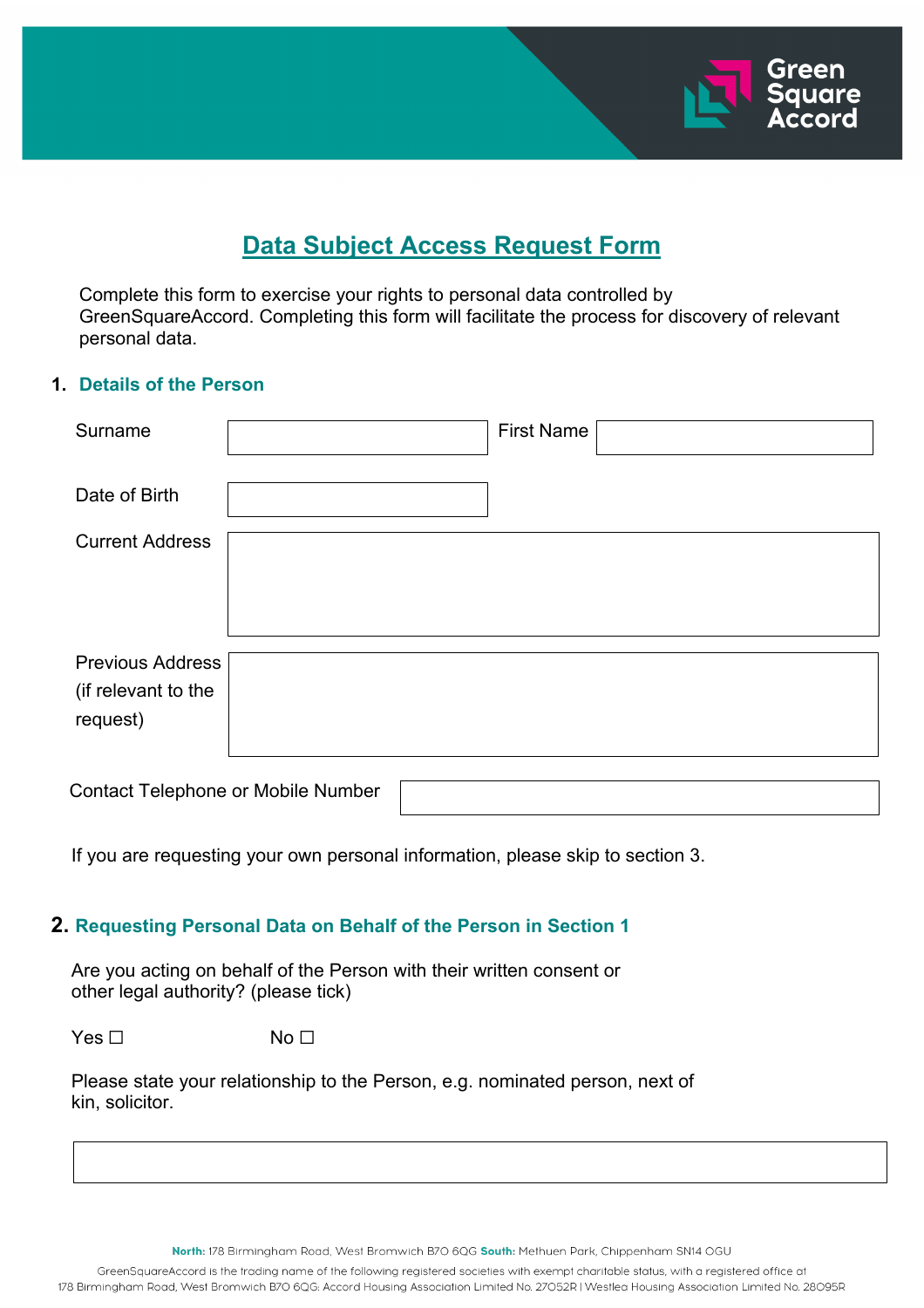

# **2. Continued**

 You may be required to provide proof of legal authority to gain access to the personal data. For example you may be asked to provide a nationally accepted identity document, a letter of authority or consent, a relevant lasting power of attorney or proof of address etc. If we require proof, we will let you know using the contact details provided.

Provide your details:

| Surname                                   | First Name |
|-------------------------------------------|------------|
| Name of Solicitor firm<br>(if applicable) |            |
| Address                                   |            |

Would you like us to send the response to you or the Person in section 1?

Send the response to me  $□$  Send the response to the Person in section 1  $□$ 

## **3. Locating Your Personal Data**

 To help us locate relevant personal data, please provide more information. If you are unable to do this, simply provide as much information as you possibly can in the space provided for "Additional Information".

| Responsible<br>Service (if known)    |  |
|--------------------------------------|--|
| <b>Office Location</b><br>(if known) |  |
| <b>Relevant dates</b><br>(if known)  |  |

North: 178 Birmingham Road, West Bromwich B7O 6QG South: Methuen Park, Chippenham SN14 OGU